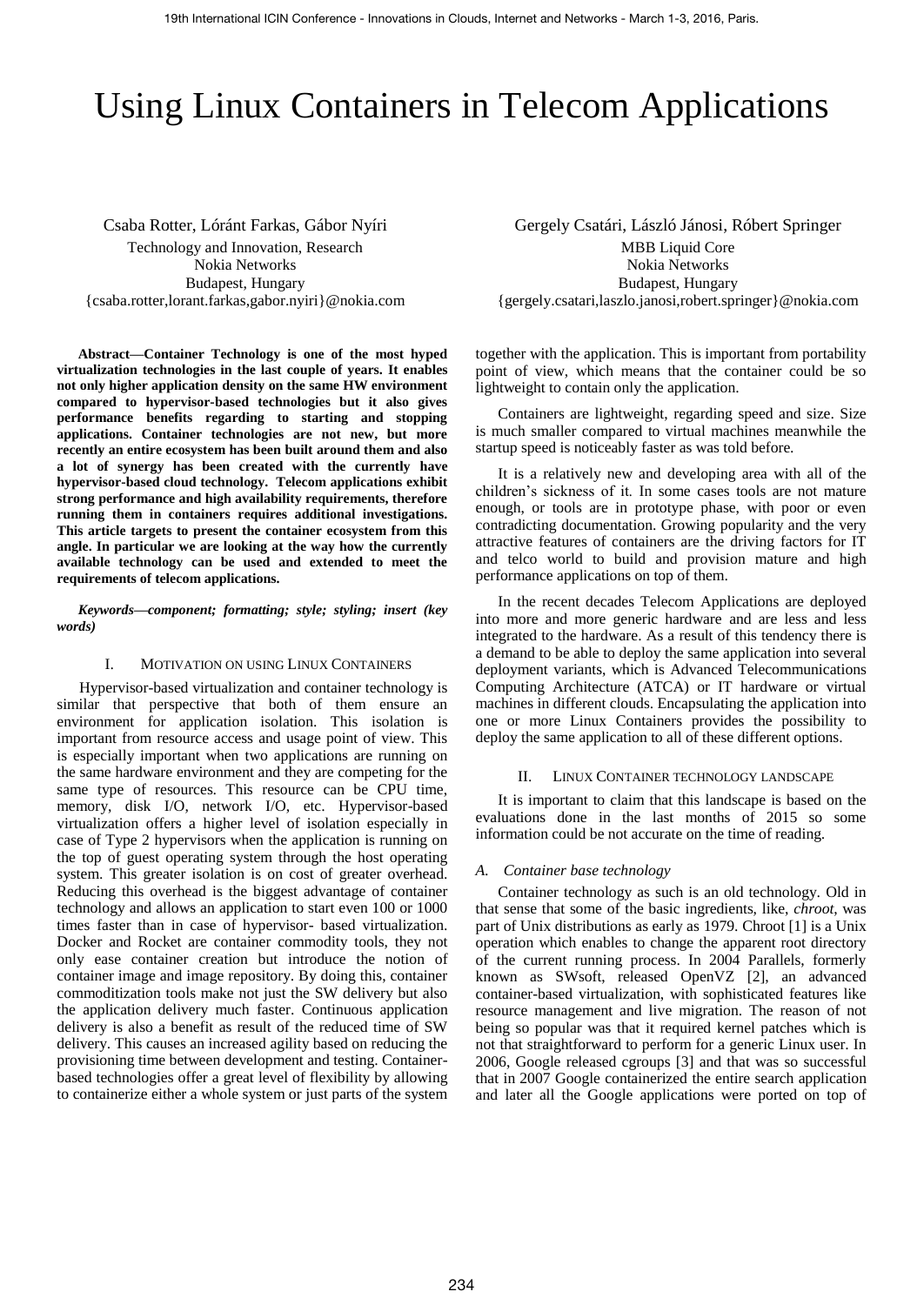containers [\[4\].](#page-7-3) In 2011 a Container Unification Agreement was signed at the Kernel Summit where all the major container technology providers agreed to have just one Kernel API and only one underlying technology will stand behind, which is based on cgroups and namespaces. The main reason for this agreement was that technology providers wanted to avoid similar problems occurring in the past caused by missing agreements between KVM and XEN. The first Linux kernel supporting OpenVZ without patches is 3.12 and from this version onwards container technology is included into kernel functionality. Cgroups was started in 2006 by Google engineers and merged into upstream 2.6.24 kernel for larger audience of LXC (LinuX Containers, not to be confused with the LXC user space toolset) usage.

Comparing the architecture of hypervisor-based virtualization to container-based virtualization reveals the lightweight nature of containers. Hypervisor-based virtualization is based on emulating the hardware but containers are based on different approach. Containers are based on sharing the operating system like in [Fig. 1.](#page-1-0) This means that instead of running a hypervisor and a guest operating system and the applications on top of the guest operating system, the applications running in container share the kernel of the host operating system. They can also share additional user space libraries and binaries, this is just a matter of configuration.



<span id="page-1-0"></span>Fig. 1. Hypervisor based versus container based technology

Since in case of container-based virtualization there is no need to start an additional guest operating system and additional libraries and binaries but only to use and share an already running kernel, the startup speed of the applications is very high. According to [\[5\]](#page-7-4) Docker equals or exceeds KVM performance in every case tested. Regarding to comparison it is worth to mention that meanwhile containers offer high level of density and allow dynamic resource allocation and have almost native bare metal performance, still it is a great disadvantage that one hardware cannot run applications together that share different kernel versions or kernel modules, because all applications share exactly one kernel, that of the host operating system.

#### *1) cgroups*

As it was shown cgroups is at the basis of any current container technology and it is included into modern Linux kernels. Cgroups also represent the basis of system resource

management. In order to understand the cgroups model we need to understand the Linux process mode[l \[6\].](#page-7-5)

In the traditional Linux process model all the processes are child processes of the *init* process and *init* is executed by the kernel at boot time, which means the process model is single hierarchy. Init process always has one as process identifier and this cause problems when starting several init processes. Cgroups implementation allows to a started init process to believe that it is running with a process id (pid) equal to one but the original init process will see it running with a different pid. This means that the cgroups model is similar to the process model because it is a single hierarchy too but the fundamental difference is that many hierarchies can exist at the same time with several separate unconnected trees. Detailed cgroups description can be found on kernel.org cgroups documentation [\[7\].](#page-7-6)

## *2) Namespaces*

The Linux kernel provides process level isolation by creating separate namespace for containers. Namespaces allow to create an abstraction of a global system resource to a process and makes it to appear as a separate instance to a process running on the namespace. As result several containers can use the same resources at the same time without any conflict [\[8\].](#page-7-7) Processes in the same namespace internally perform as if they were the only processes in the system, they don't see other processes outside their namespace.

Linux Security Modules [\[9\]](#page-7-8) and Mandatory Access Control [\[10\]](#page-7-9) are also key components of container creation especially with regards to security. With Linux Capabilities [\[11\]](#page-7-10) we can set per process privileges to system call access. This also increases the container security.

In order to build a container we need to add resource management functionality to a process or process group by using cgroups, we need process isolation by using namespaces, to change the apparent root directory and we need to enforce security settings. This can be done by using command line tools and this is not very straightforward for an average Linux user. This process has been successfully automated and encapsulated by Docker developers so that the details are hidden from the average Linux user. As a result Docker container creation became as easy as a virtual machine creation with hypervisor-based technology, one of the key reasons Docker gained such a significant traction.

#### *3) LXC Toolset*

LXC is a low level but still flexible set of tools, templates, libraries and language bindings and it covers almost every containerization feature supported by upstream kernel. LXC Project [\[32\],](#page-7-11) project supported by Canonical Ltd provides tools to manage containers, networking and storage functions. The only disadvantage is that it has heavy support focus on Ubuntu, without extensive documentation and as such the cross distribution functionality is not always straightforward.

# *4) Docker*

As was mentioned earlier the basic container technology is not really new. The question is then how could Docker make container technology so popular. Docker developers realized that not just container creation is difficult but also it is not easy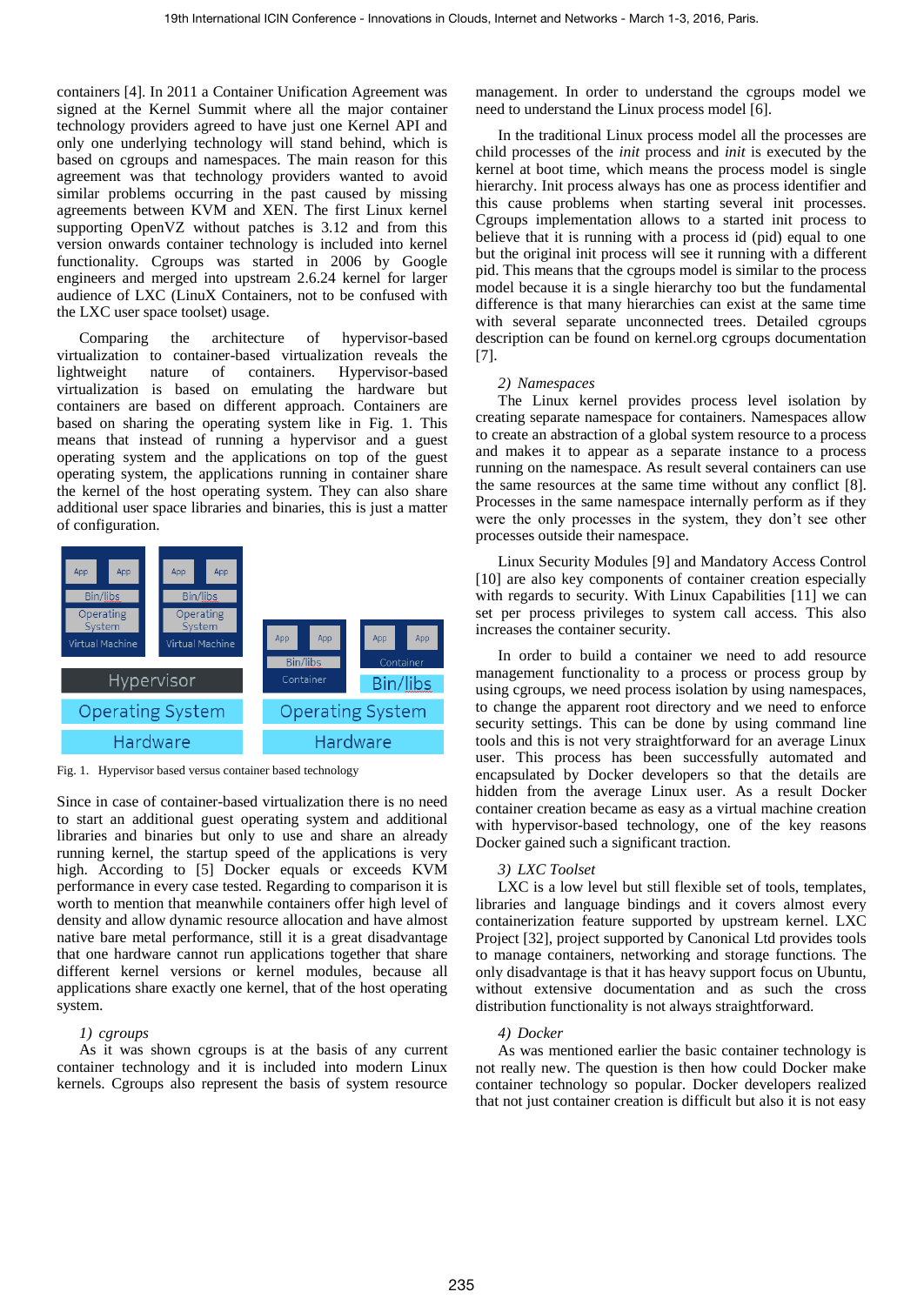to persistently save a container content like in case of virtual machines. The below figure shows the basic difference between Linux containers (left side) and Docker containers (right side), which is a Linux container created by Docker.



<span id="page-2-0"></span>Fig. 2. Linux Container versus Docker Container

As we can observe from the [Fig. 2](#page-2-0) Docker added a command line interface to container creation, a REST API and most importantly an image repository to store modified or preinstalled container images. These images conceptually are very similar to VM images as they store a snapshot of the installed application but the main difference is that when a user modifies this image and wants to store the modified image, then only the modification is stored and not the entire modified image. This is important from that perspective that an image modification can be used quickly not just on the place of modification but pushing it to a central repository is much easier because the total size of the content committed to repository is much smaller than committing the full modified image. This process can be seen in [Fig. 3.](#page-2-1) There are public and private registries in order to upload and download container images, the public Docker registry is called Docker Hub. A Docker container holds everything that is needed for an application in order to run.

Docker consists of a Docker daemon and one or more Docker clients, Docker clients can initiate operations like pull or run Docker images by Docker daemon and the daemon itself will actually create the containers on the host where the daemon is installed. The user does not directly interact with the daemon but through the Docker client. The Docker client is the Docker binary and is the primary user interface to Docker.



<span id="page-2-1"></span>Fig. 3. Docker image registry usag[e \[39\]](#page-7-12) 

In early development of Docker container creation LXC was the default container creation interface [\[37\].](#page-7-13) Both LXC and also Docker development was very intensive lately and Docker decided to go independent from LXC and started to use libcontainer, which is a native Go implementation of Linux container creation based on cgroups, namespaces, etc.. LXC is just an option to use in Docker. As can be seen in [Fig. 4](#page-2-2) Docker can use LXC, libvirt or recently developed libcontainer, which become the default option from Docker 0.9 onwards. It is important to see that lot of big players like RedHat, Canonical, Parallels and Google also embraced libcontainer as the default container access interface.

Wide industry support also contributed to growing Docker popularity, Docker becomes a de-facto industry standard on container management.



<span id="page-2-2"></span>Fig. 4. Docker libcontainer usage

In early stages of Docker development the biggest concern from the industry was container security. As it was written also by The Register [\[38\],](#page-7-14) Gartner says "Linux containers are mature enough to be used as private and public PaaS".

As the kernel API towards container operations is open, gives the opportunity to other industry players to create their own container commoditization software. One other very important player in this topic is Rocket

#### *5) Rocket (rkt)*

When CoreOS [\[13\]](#page-7-15) started to invest in rkt development they addressed composability, security and speed as a key differentiator factor to other container management tools. Rocket is a very modern but fresh tool and it is integrated to systemd and to cluster orchestration tools. Rocket architecture is simpler than Docker, does not have client server entity, but rkt binary in every node. In addition Rocket claims compatibility to other container software, for example rkt can run Docker images. Rocket is not yet mature, according to their roadmap [\[14\]](#page-7-16) in 2016 February is planned to be released the 1.0 version of rkt.

#### *B. Orchestration*

In case of an application, which is running in multiple containers it is important that an entity will keep track of the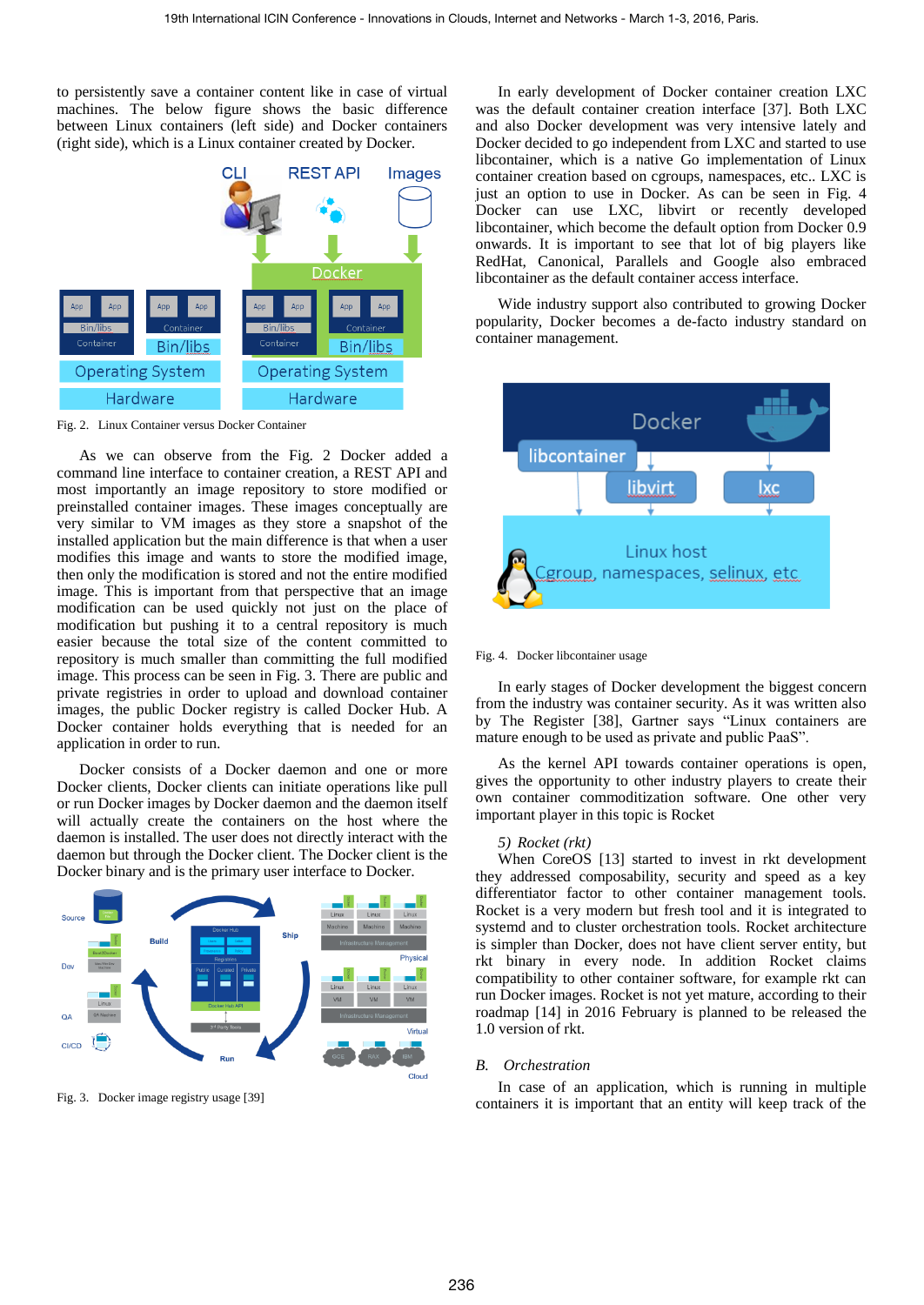containers belonging to the same application and to deal with network connection between them. In case of Docker and within one node Docker takes care of network connection but in case of hundreds or thousands of nodes a reliable orchestration is needed.

#### *1) Kubernetes from Google*

The most prominent Docker container orchestration system is Kubernetes [\[15\]](#page-7-17) and is created and open sourced by Google. Kubernetes is using the concept of labels and pods to group application into logical units for manage them and for easier discovery. According to Google, Kubernetes is "an ocean of user containers" and containers are "Scheduled and packed dynamically onto nodes"





#### Fig. 5. Kubernetes basic scheduling

Kubernetes supervise and take care the life cycle management of containers. It is important to mention that Kubernetes does not take care of the state of the application. It manages only the container state, in case the application dies restarts the container for example. In case the application state is needed to be considered than that should be handled inside the application. Kubernetes also allows to set affinity and antiaffinity rules, which mean that it is possible to define that containers to be or not to be placed onto one container host. Kubernetes also includes support for Rocket containers.

Dealing with network is not directly done by Kubernetes. As one option Flannel [\[16\]](#page-7-18) is used to do network connection between Docker hosts by using an overlay network, which is an IP network on top of existing UDP packets. Etcd is used in order to configure and operate Flannel. Etcd [\[17\]](#page-7-19) is a distributed key-value store written in go and coming from CoreOS, it has a REST interface and it is very simple, secure, fast and reliable. It is important that etcd does not store user data but configuration data for reliable container operation.

#### *2) Fleet from CoreOS*

CoreOS also provides an orchestration system, called Fleet [\[18\]\[19\].](#page-7-20) The basic philosophy on Fleet is to treat the CoreOS cluster as if it were a single init system. Users are encouraged to write small application units, which can be distributed around cluster of self-updating CoreOS machines. By using

Fleet, DevOps team can focus on running containers that provides the service but does not have to worry about individual machines in the cluster. This is similar to Kubernetes from this perspective. Fleet is used in production for some time and can be considered stabl[e \[19\].](#page-7-21)

# *3) Docker Swarm and Compose from Docker*

Docker uses slightly different approach for container orchestration. Docker Swarm [\[20\]](#page-7-22) is a native clustering for Docker containers. It collects together several Docker Engines and makes it look as one Docker Engine to the external world. This comes with a huge benefit of an unchanged Docker API. The disadvantage is that on the time of evaluation the API was not totally unchanged. For example we got HTTP 404 response for command build, rmi, pull because the "distributed" behavior of these commands was not cleared on that time.

Neither of the Container Orchestration system handles networking alone but manages container life-cycle and concentrates on the application running on top of cluster. Resource Management functionalities are also not part of orchestration systems. In order to consider resource management, these systems have to be used with resource managers like Mesos [\[20\],](#page-7-22) Yarn [\[21\]](#page-7-23) or DCOS [\[22\]](#page-7-24) from Mesosphere. Adding resource management functionality is important on cases when multiple applications are running on top of the same infrastructure and they are competing for the same resources. Resource management will ensure that all the application running together receive their guaranteed resource in order to function according to promised performance.

## *C. Supporting Operating Systems and Ecosystem*

Operating System providers also realized the potential in container technology and most of them designed a lightweight version of operating system, which offers minimal functionality but full support to containers, orchestration, and networking and for the full ecosystem. Project Atomic [\[23\]](#page-7-25) sponsored by Red Hat offers an application centric IT infrastructure by providing a wide range of container support. Project Atomic hosts inherit the full feature of their base distribution, like systemd and journalctl. Project Atomic targets enterprise customers who are already running their application on Red Hat Enterprise, they offer Red Hat experience.

Ubuntu Core [\[24\]](#page-7-26) is a system from Canonical for container deployment especially designed for Docker. Snappy Ubuntu Core is a mix of Ubuntu Core and the gathered experiences from Ubuntu's phone efforts [\[35\].](#page-7-27) Offers a high level of security due to AppArmor [\[25\]](#page-7-28) to enforce strong isolation between applications. AppArmor is a Mandatory Access Control [\[10\]](#page-7-9) system to set minimal required resource usage for applications.

The ChromeOS fork, CoreOS [\[26\]](#page-7-29) is an open-source lightweight operating system designed for clustered deployments. ChromeOS has committed to Rocket support but also support Docker. As a container orchestration it uses Fleet as it was already mentioned.

Photon OS [\[27\]](#page-7-30) is coming and open-sourced from VMware and clearly targets VMware customers. It is optimized for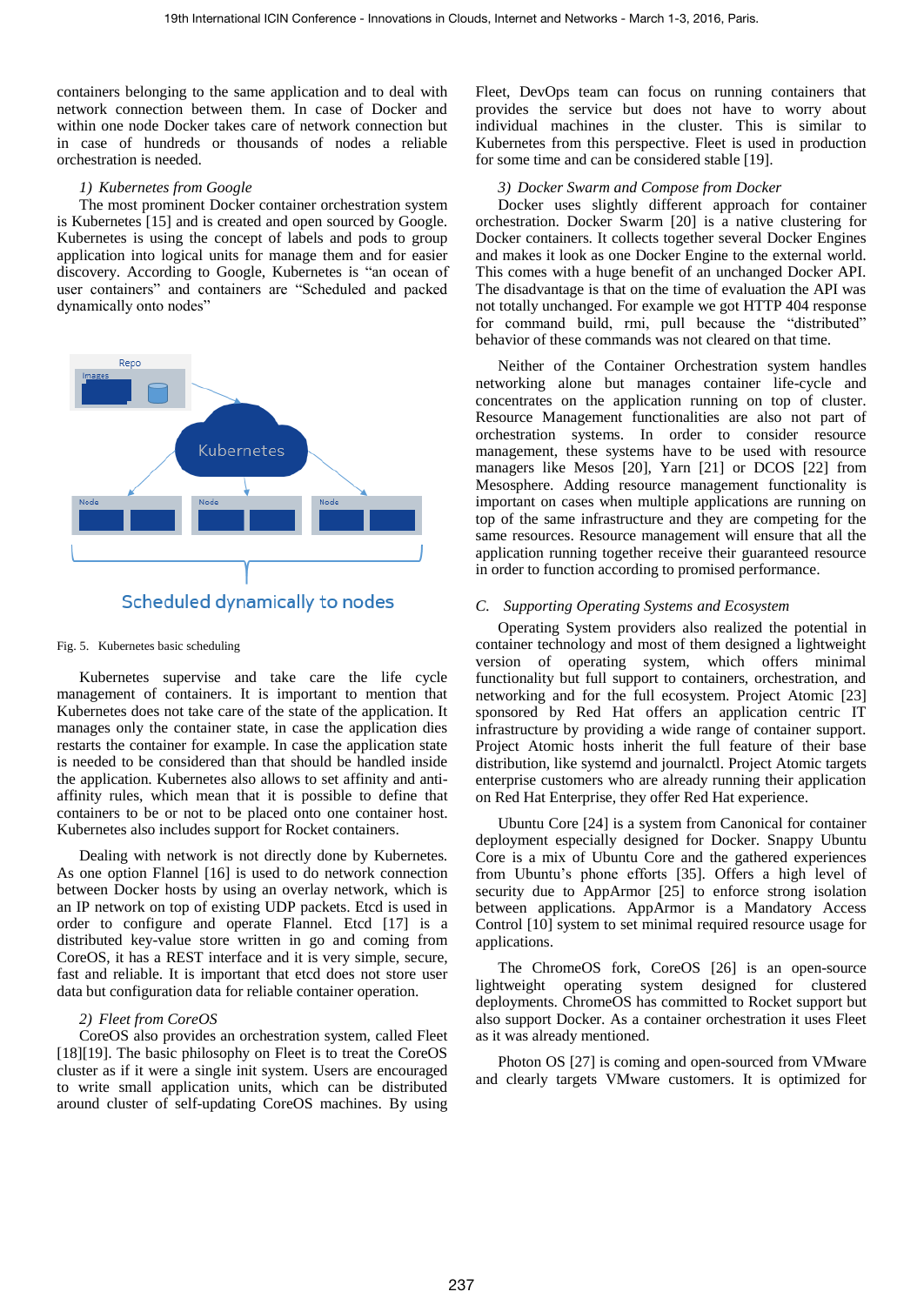vSphere and it has strong container support, supports Docker and Rocket too.

[Fig. 6](#page-4-0) summarize the container ecosystem, starting with container supporting Kernel features, Container commoditization tools and applications running on top of orchestration systems.



<span id="page-4-1"></span><span id="page-4-0"></span>Fig. 6. Container Technology Stack

#### III. TELECOM APPLICATIONS AND THEIR PROPERTIES

With a slight modification of our [\[33\]](#page-7-31) previous definition of Mobil Core Network Elements for Cloud it is possible to create a generic definition of a Telecom Application. A Telecom Application in the telecommunication world is a single or multiple node application responsible for a well-defined task in the telecommunication network. A Telecom Application uses standardized interfaces to connect to other network elements and implements standardized functions. On top of the standardized functions a telecom application can have vendor specific functionality and can use vendor specific interfaces. One Telecom Application can integrate one or more standard functions.

# *A. Properties of Telecom Application*

There is a set of properties which are generic to all Telecommunication Applications. The following list presents the most typical properties.

**High availability:** telecom networks need to operate with high availability. To achieve a network level availability either pooling of Telecom Applications is needed or the distinct Telecom Applications have to implement high availability features. As pooling of Telecom Applications is not standardized for every type of application and the pooling is not economical in small networks the Telecom Applications need to implement high availability features.

**High capacity:** Telecom Applications normally serve millions of users and millions of telecommunication session initiations per hour. To provide service continuity even in case of an overload situation Telecom Applications implement certain overload control mechanisms.

**Application Cluster:** To provide the required high capacity using reasonably small (virtual) computers and to implement the high availability features in most of the cases Telecom Applications are implemented as a cluster of (virtual) servers. The basic mechanism of High Availability is the capability to continue the execution of a functionality on a healthy server whenever the original place of execution fails. To support this failover capability there is a need to guarantee that two software components are not executed on the same (virtual) server, this need is defined in an anti-affinity rule.

**Network separation:** Due to network reliability reasons some telecom protocols are using SCTP (Stream Control Transmission Protocol) with multihoming feature as a transport protocol which requires the usage of multiple NIC-s (Network Interface Card) in a node. Also there are regulatory requirements to separate certain traffic types from each other what also requires the usage of multiple NIC-s.

**IP Address Allocation:** the operators of Telecom Applications use strict IP planning with preallocated IP addresses for certain functions. As a consequence of this it shall be possible to allocate fixed IP addresses to certain NIC-s. Also as IP replanning and reallocation of IP addresses might happen it should be possible to change the fixed IP address of a NIC.

# <span id="page-4-2"></span>*B. Deployment alternatives with container orchestration*

When Linux Containers with orchestration are used there is a possibility to use the container orchestration framework's features to implement the cluster management tasks of the Telecom Application. These cluster management tasks can be the following:

**Membership management and service discovery:** Some container management software, like Docker and some container orchestration software, like Kubernetes are emitting notifications related to the lifecycle events of the Containers. These events can be used to register or de-register the service implemented by the Container to the service discovery system of the Application or to execute some recovery action in case of a failure event.

**Monitoring:** Some container orchestration software, like Kubernetes has the capability to monitor both the state of the Container and the Application running in the Container.

Deployment of the Linux Containers and orchestration means the way how the software implementing, managing and orchestrating the Linux Containers is organized in the production environment. It defines the responsibility split between the company or organization delivers the software components related to Linux Containers and the company or organization delivers the Telecom Application executed on top of the Container related software components. In the Telecom industry there are two deployment alternatives of the Linux Container orchestration. We discuss in the subsequent the benefits and drawbacks of both deployment alternatives.

**Embedded deployment:** all container related software components are part of the Telecom Application, delivered by the provider of the Telecom Application who takes full responsibility for both the Telecom Application and the Container related software components. The provider of the Telecom Application provides the full stack to execute the Telecom Application. The responsibility of the Telecom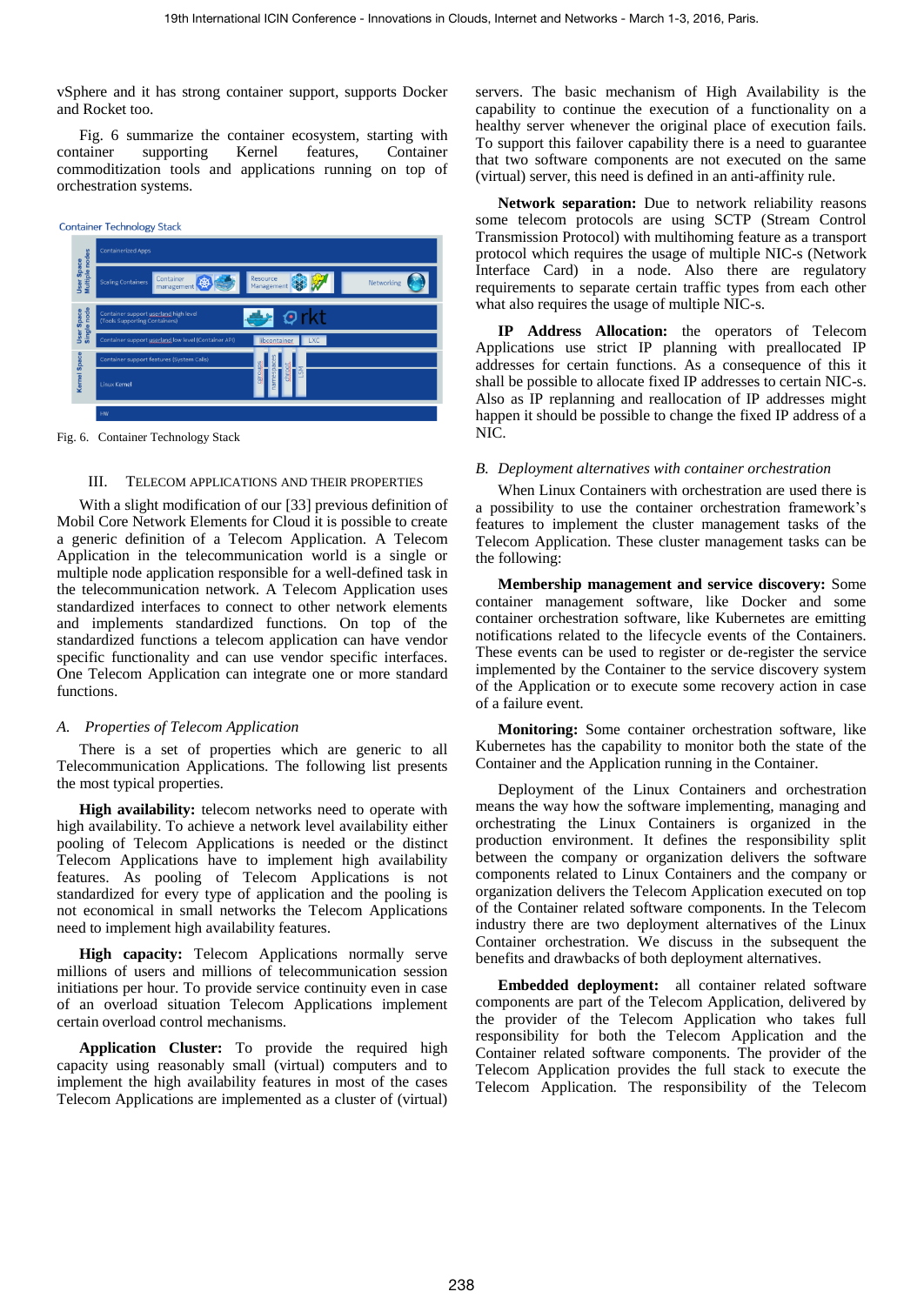Application provider is marked with dashed line on the following figure [\(Fig. 7\)](#page-5-0).



<span id="page-5-0"></span>Fig. 7. Container Management and Orchestration

**Provided deployment:** container management and orchestration related software are provided by the company or organization which operates the Telecom Application. The provider of the Telecom Application provides only the Linux Containers implementing the functionality of the Telecom Application. The responsibility of the Telecom Application provider is marked with dashed line on the following figure [\(Fig. 8\)](#page-5-1).



<span id="page-5-1"></span>Fig. 8. Telco operator provided Application deployment

There are network operators in the Telecom Industry who are planning to build their own Linux Container execution environments and willing to provide the Container management and orchestration software components. These operators select the tools for these tasks and define their own architecture principles for Container management and orchestration. Telecom Applications executed in these provided deployment environments either implement the support for all variants of Container management and orchestration or implement their membership management, service discovery and monitoring features without the support of container management and orchestration software components.

Due to the high velocity of changes in the Linux Container management and orchestration arena Nokia Open TAS (Telephony Application Server) uses embedded deployment with an architecture which prepares for the support of more Container management and orchestration software components. During the transition to a Linux Container based architecture Nokia Open TAS also moves towards the direction of Microservices based architecture. Usage of Linux Containers fits very well into Microservices architectures and continuous delivery, but the usage of these technologies and technologies have no strict dependency on each other.

Our intention with this paper is not to introduce any novelty in Linux Container implementation, management or orchestration, but to show the place of the ecosystem to run complex telecom applications with strong emphasis on multinode environment.

# *C. Deployment alternatives with virtualisation containers in ETSI Network Function Virtualisation (NFV)*

As [\[34\]](#page-7-32) describes the different virtualisation technologies, like hypervisor based virtualisation and Operating System (OS) virtualisation, such as Linux Containers can be nested into each other.

**Hypervisor based virtualisation on top of bare metal:**  This deployment alternative is the mostly used in the Telecommunication Virtual Network Functions (VNF). In this case the VNF Manager manages the lifecycle of the hypervisor based virtual machines.

**OS virtualization on top of bare metal:** As of today this setup is not supported by Telecom Applications in the ETSI NFV architecture due to the limited support in the NFV Infrastructures (NFVI). On the other hand the "bare metal" variants of telecom applications use this approach to hide the differences of the different deployment options from their internal architecture. The lifecycle management of the Linux Containers is either managed by the application or a central container infrastructure depending on if the Embedded or the Provided deployment model is used.

**OS virtualization on top of hypervisor based virtualisation:** With this deployment alternative it is possible to introduce the benefits of Linux Containers into the ETSI NFV infrastructure even without a Linux Container support from the NFVIs. Both NFVI-s and the VNFM recognizes and manages only the hypervisor based virtual machines. The lifecycle of the Linux Containers are managed by the application or a central container infrastructure.

**Hypervisor based virtualization on top of OS virtualization:** According to our current view this setup brings no benefit for Telecommunication Applications, therefore it is not used.

#### IV. REQUIREMENTS FOR THE LINUX CONTAINER ECOSYSTEM

As a consequence of the properties of the Telecom Applications listed in Chapter [III](#page-4-1) there are requirements which are hitting the Container base technology, Container management and Container orchestration.

# *A. Fixed IP addresses for containers*

It should be possible to define fixed IP address to a NIC of a container and it should be possible to change this fixed IP address later preferably without the restarting of the Container. To implement this the container orchestration shall be able to store the IP address in the descriptor of the system and shall be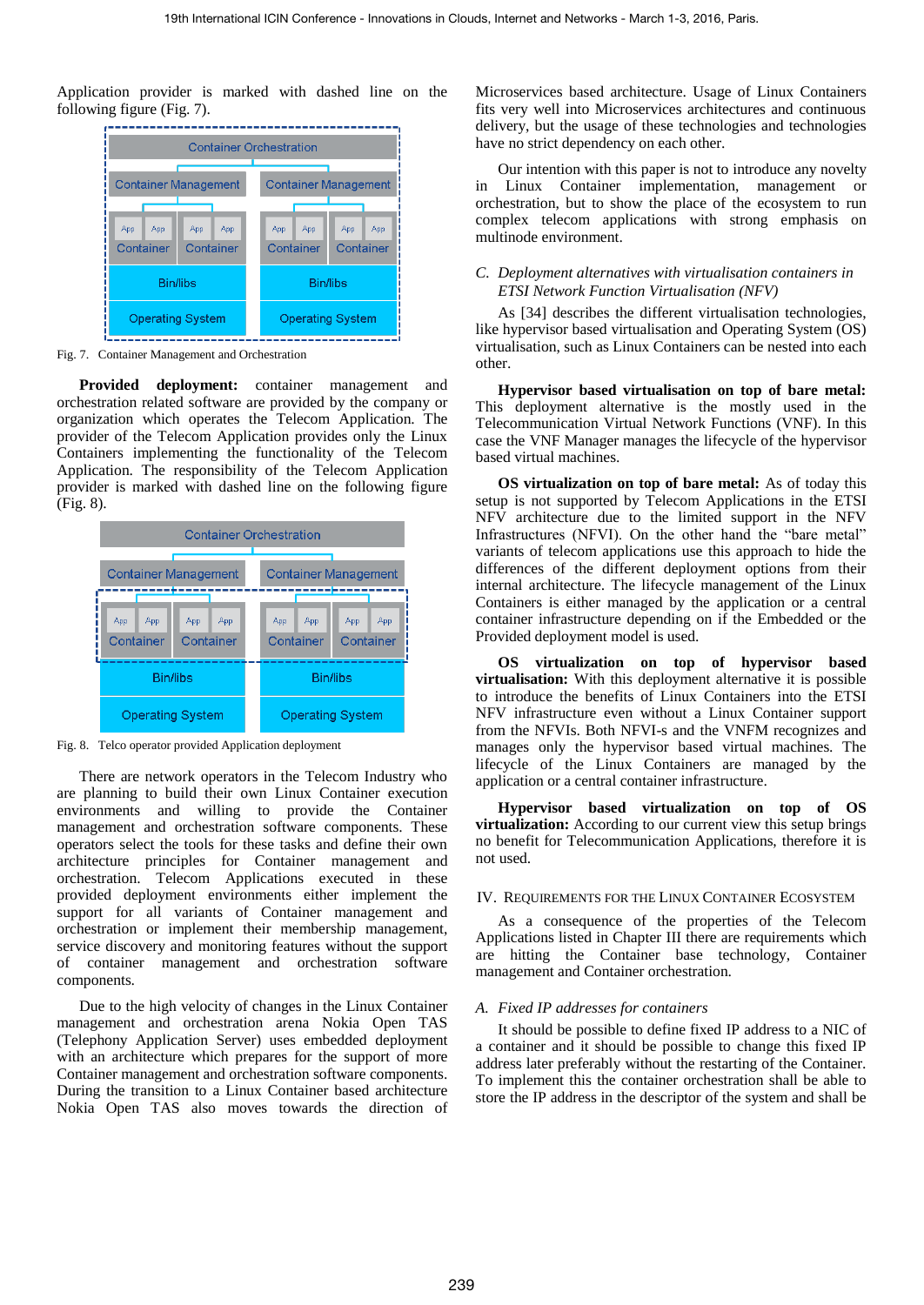able to provide the IP address to the container management layer. The container management layer shall be able to set the IP address to the interface. To implement the changing of the IP address without restarting the container, the container management shall be able to reconfigure the container and the surrounding networks to use the new IP address. The application specific IP address configuration should be handled by the application itself. Late IP Address provisioning

For Telecom Applications with centralized CM (Configuration Management) database and centralized CLI (Command Line Interface) or GUI (Graphical User Interface) the capability of late IP address provisioning to a container is also needed. Late IP address provisioning means, that a fixed IP address is going to be set to a NIC, but the IP address is not configured yet, and will be provisioned later. To implement this the Container orchestration shall be able to store an indication that the IP address will be added later and provide this information to the Container management. The Container management shall be capable to start the interface without an IP address and set the IP address later.

# *B. Multiple network interfaces*

It should be possible to define several NIC-s to a Container. To implement this the Container orchestration shall be capable to describe more than one NIC-s in the descriptors of the system and should be able to provide the information about the several NIC-s to the Container management component. The Container management component shall be able to configure the several NIC-s and connect them to the correct network.

## *C. Dependence between Containers*

The container orchestration component shall be able to handle dependences between Containers, thus it should be possible to define a starting order of the Containers. Without this feature the Telco Applications Containers shall be implemented in a way, that they are able to wait until all other Containers are started which from they depend. To implement the dependency feature the Container orchestration component shall be able to store the dependency information between containers in the descriptor of the system and should be able to start the containers according to the dependencies described.

# *D. Container and application level health monitoring*

Due to the high availability requirements Telecom Applications monitor the health status of every layer of their software stack. They use HW watchdog or HW watchdog emulation to monitor the Operating System, use different process monitoring tools to monitor and maintain the started processes, use monitoring tools to monitor the status of distant nodes of the cluster and willing to use monitoring tools to monitor the health status of Containers and the Application components running in the Containers. Some of the Container management components, like Docker already provide a way to monitor the status of the containers [\[31\],](#page-7-33) while some of the Container orchestration components, like Kubernetes already provide different ways to monitor the status of the applications in the Containers.

## *E. Container affinity and anti-affinity rules*

Due to the Telco Application properties described in Chapter [III](#page-4-1) there is a need for a possibility to define antiaffinity rules between the Containers. Even if Linux Containers are restarted in a milliseconds range the restart of a container is not equivalent with the continuous running of the container. There are containers executing service proxy or infrastructure management tasks which have to be run on every container host. During the restart the container loose its non-persistent data and the detection of the detection of the error, the decision making and the restart of the container can take too long time and cause disturbances in the services of the Telecommunication Application. When an anti-affinity rule is defined between any numbers of Containers, the Container orchestration component ensures that all of the mentioned Containers are started on different Container Hosts.

In case of an affinity rule is defined between Containers the Container orchestration component ensures that all of the Containers are started on the same Container Host.

# *F. Resource SLA requirements*

In order to run multiple applications on top of the same infrastructure it is very important to ensure resource level guarantee for applications in case they are competing for the same resource type. This is especially true in multitenant environment where resource bottleneck could cause performance degradation of the provided service. Currently available resource managers [\[20\]\[21\]](#page-7-22) gives support mainly of CPU and memory but there are methods [\[28\]](#page-7-34) on how to extend the currently available resource model to disk I/O and network I/O.

## *G. Common API-s for container management and orchestration*

One way to solve the embedded or provided orchestration dilemma, described in Chapter [III.B,](#page-4-2) would be to define and standardize a common API for all operations what are used on the Container Management and Orchestration software components by the (Telecom) Application. In this way only this common API should be supported by the Telecom Applications to implement the Container management and orchestration assisted membership management, service discovery and monitoring features. To implement this the existing and future Container orchestration and management components should provide the same API for their functionality needed for membership management, service discovery and monitoring features. Alternatively, an API adaptor component can solve this problem, similarly to libvirt (http://libvirt.org/) in case of hypervisors.

# *H. Support of the ecosystem components*

Telecommunication vendors use a supported Linux distribution as the base OS (Operating System) of their products. In the last years the components needed to create, manage and orchestrate Linux Containers have been added to most of these Linux distributions. Also some Container optimized distributions were also created. In the Telecom industry the Applications and therefore their components shall